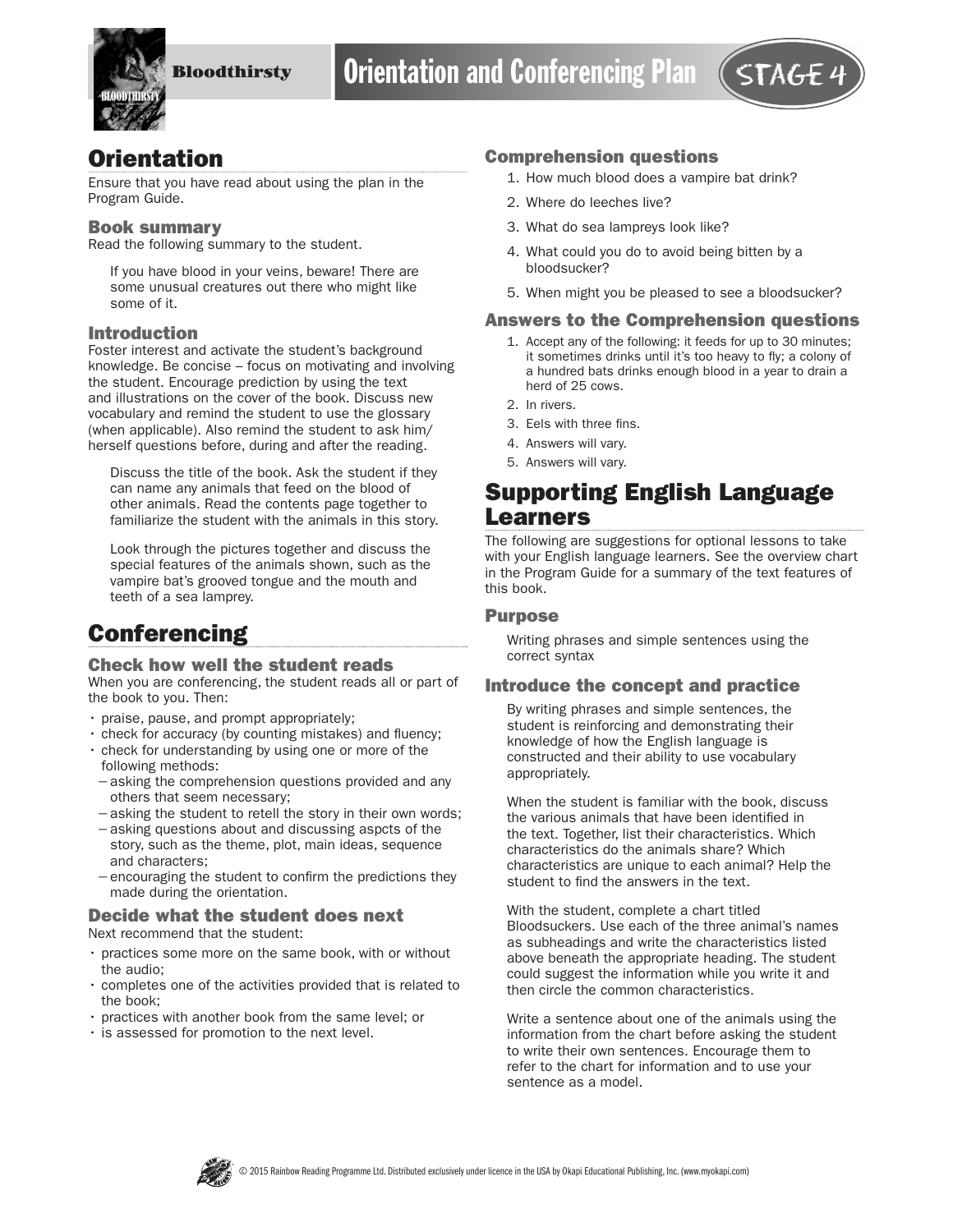

**Cloze Activity** 



Name:.............................................................................................................................. Date:.............................................. Introduction: You have blood in your veins, so beware! There are some unusual creatures out there who might like some of it. Errors M S **Bloodsuckers** We all have blood in our veins, so we need to watch out! There are some unusual that might like some \_\_\_\_\_\_\_\_\_ it. These creatures are called bloodsuckers. They feed the blood of other \_\_\_\_\_\_\_\_\_. Vampire Bats Vampire bats blood! They live in Central \_\_\_\_\_\_\_\_\_ South America and usually \_\_\_\_\_\_\_ at night. Vampire bats **Fig.** Fewer teeth than other **constants** because they don't need \_\_\_\_\_\_\_\_ chew their food. When \_\_\_\_\_\_\_ vampire bat is hungry, \_\_\_\_\_\_\_ flies off and finds animal to take blood . It makes a small bite in the animal's This bite isn't painful,  $\frac{1}{\sqrt{1-\frac{1}{\sqrt{1-\frac{1}{\sqrt{1-\frac{1}{\sqrt{1-\frac{1}{\sqrt{1-\frac{1}{\sqrt{1-\frac{1}{\sqrt{1-\frac{1}{\sqrt{1-\frac{1}{\sqrt{1-\frac{1}{\sqrt{1-\frac{1}{\sqrt{1-\frac{1}{\sqrt{1-\frac{1}{\sqrt{1-\frac{1}{\sqrt{1-\frac{1}{\sqrt{1-\frac{1}{\sqrt{1-\frac{1}{\sqrt{1-\frac{1}{\sqrt{1-\frac{1}{\sqrt{1-\frac{1}{\sqrt{1-\frac{1}{\sqrt{1-\frac{1}{\sqrt{1-\frac$ that it's been bitten. vampire bat's tongue has grooves so that it lap up an animal's without spilling a drop. \_\_\_\_\_\_\_ feeds on the animal \_\_\_\_\_\_\_\_ up to 30 minutes.

| <b>Accuracy Chart</b> (Exact word replacement only) |              |               | <b>Errors</b>                                           |  |  |  |  |  |
|-----------------------------------------------------|--------------|---------------|---------------------------------------------------------|--|--|--|--|--|
| <b>Words Entered</b>                                | <b>Score</b> | Level         | $M$ = Meaning (makes sense) $S$ = Syntax (sounds right) |  |  |  |  |  |
| More than 11 correct                                |              | Independent   | Heard <<br>Seen $\subset$<br>Unseen $\langle \rangle$   |  |  |  |  |  |
| 10 or 11 correct                                    |              | Instructional | Comments:                                               |  |  |  |  |  |
| Fewer than 10 correct                               |              | Frustration   |                                                         |  |  |  |  |  |

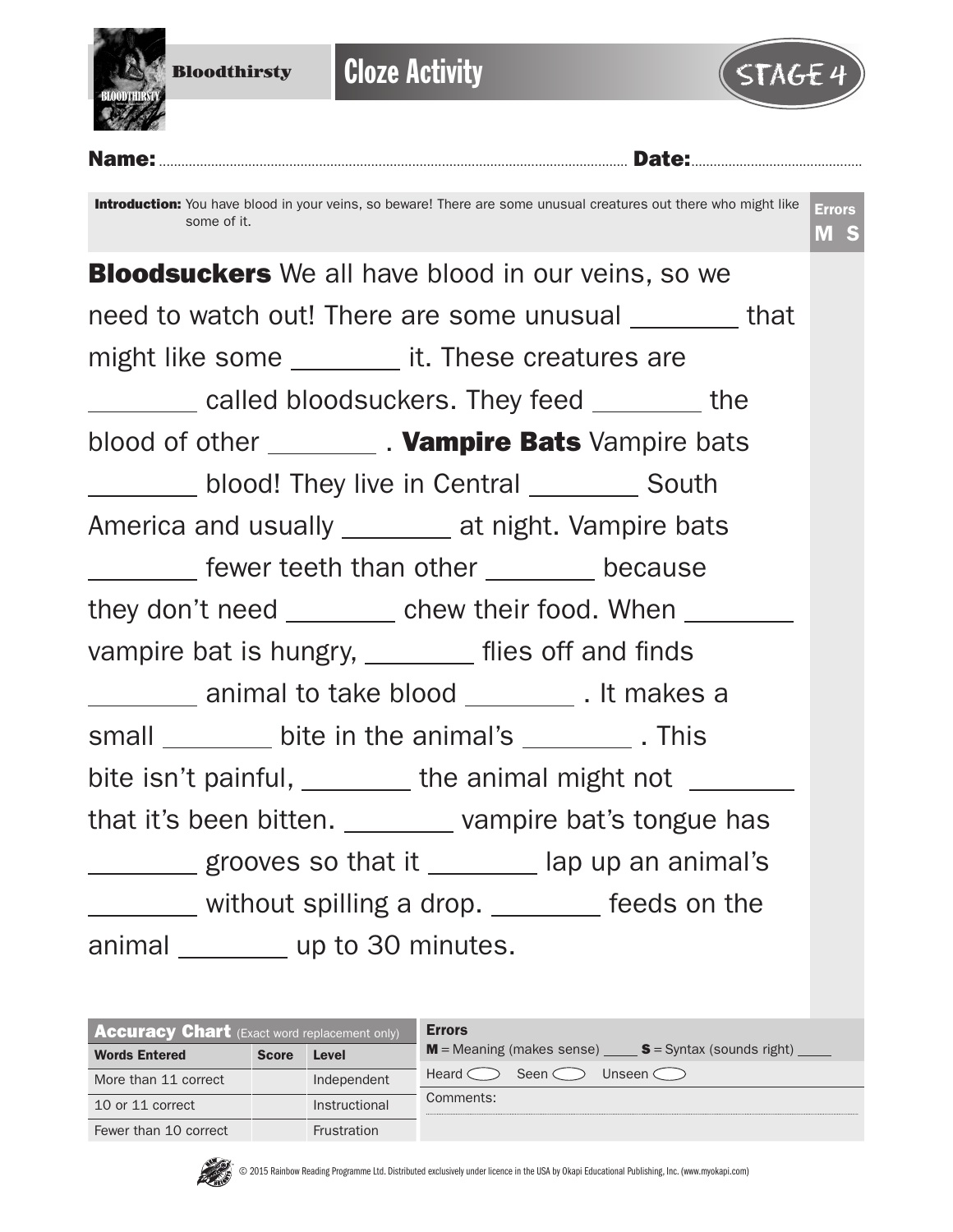



We all have blood in our veins, so we need to watch out! There are some unusual creatures that might like some of it. Vampire bats love blood! When a vampire bat is hungry, it flies off and finds an animal to take blood from. The vampire bat feeds on an animal for up to 30 minutes.

Over a year, a colony of bats can drink the same amount of blood that is found in a herd of 25 cows. A leech is a bloodsucker that uses its mouth to latch onto anything warm. Leeches live in rivers and feed on the blood of horses and cattle drinking from the river. Doctors use leeches in hospitals to treat patients.

Small leeches keep people's veins open so that their blood flows easily and doesn't clot. This helps them to heal after an operation. Sea lampreys are bloodsuckers that live in saltwater. They have been around for a long time – since before the dinosaurs!

\_\_\_\_\_\_\_\_\_\_\_\_\_\_\_\_\_\_\_\_\_\_\_\_\_\_\_\_ A sea lamprey uses its mouth to suck onto the side of a fish before biting through its scales and skin. A sea lamprey has a special chemical in its mouth to stop a fish's blood

from clotting. This makes it easier for the sea lamprey to feed.

A sea lamprey can stay attached to its meal for several weeks. Although there are a lot of bloodthirsty creatures out there, you don't need to worry – they're not likely to be living in your neighborhood. The nastiest bloodsucker you're likely to come across is a tiny mosquito.



. <u>. . . . . . . . . . . . . .</u>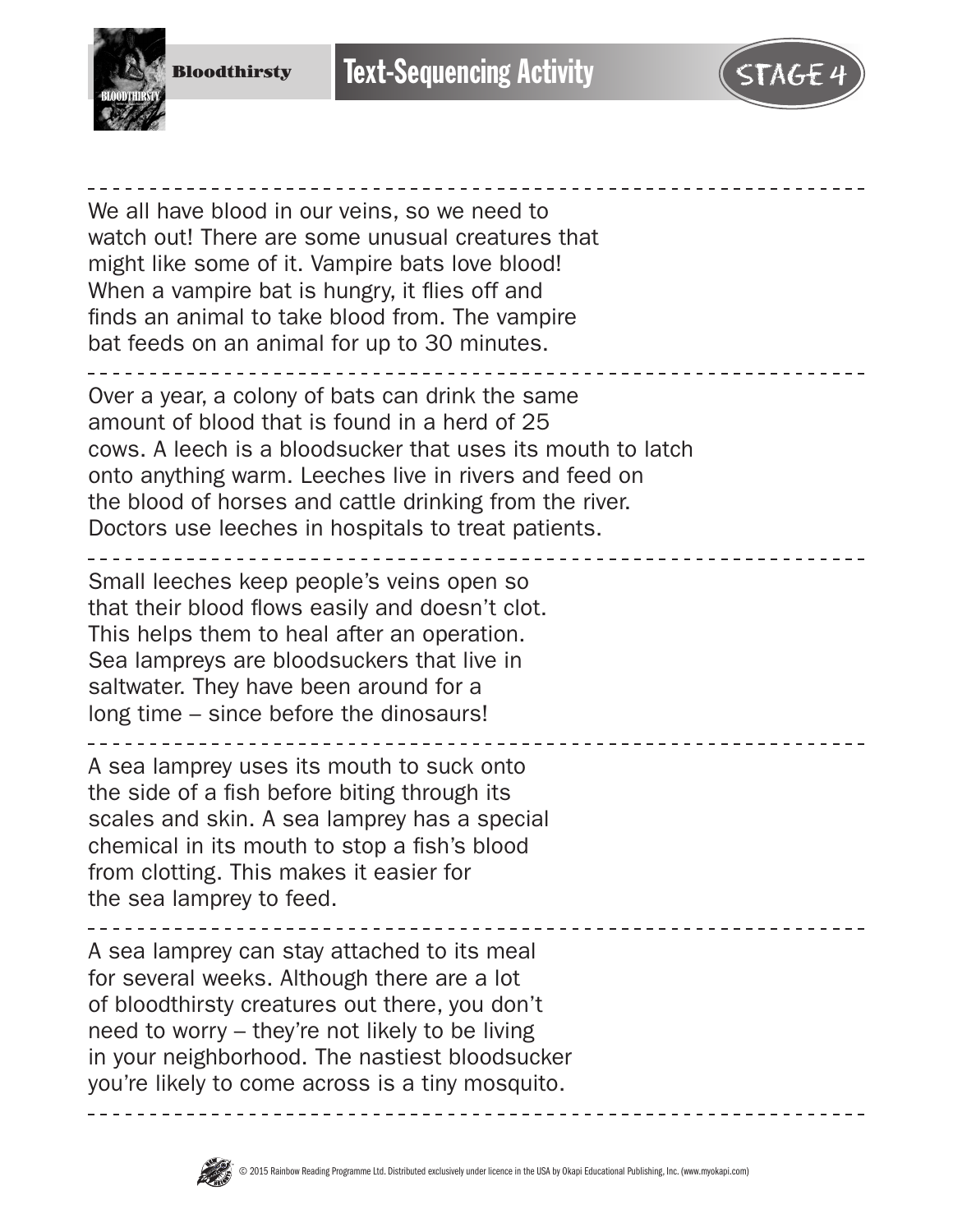**Bloodthirsty** 



### Name:.............................................................................................................................. Date:..............................................

Words can be found in these directions:



The letter in each square can only be used in one word.

| W                                                               | $\mathbf{u}$ | n                      | u                                 | S            | U                                           | a                   | I           | $\mathsf{V}$                                          | I           | i           | $\mathbf v$                                | e            |
|-----------------------------------------------------------------|--------------|------------------------|-----------------------------------|--------------|---------------------------------------------|---------------------|-------------|-------------------------------------------------------|-------------|-------------|--------------------------------------------|--------------|
| a                                                               | a            | h                      | U                                 | $\mathsf{n}$ | g                                           | r                   | y           | f                                                     | $\mathbf O$ | U           | n                                          | $\mathsf{d}$ |
| n                                                               | r            | t                      | t                                 | $\mathbf d$  | r                                           | İ                   | n           | k                                                     | $\mathbf S$ | h           | $\mathbf 0$                                | f            |
| İ                                                               | $\mathsf b$  | y                      | $\mathbf C$                       | h            | a                                           | m                   | $\mathbf 0$ | U                                                     | n           | t           | a                                          | e            |
| m                                                               | S            | S                      | t                                 | h            | e                                           | r                   | m           | $\mathbf 0$                                           | u           | t           | h                                          | $\mathsf{s}$ |
| a                                                               | p            | m                      | İ                                 | h            | $\mathbf C$                                 | İ                   | r           | $\mathbf C$                                           | I           | e           | S                                          | $\mathsf b$  |
| I                                                               | e            | a                      | U                                 | p            | a                                           | t                   | e           | e                                                     | t           | h           | i                                          | e            |
| t                                                               | $\mathbf C$  | I                      | f                                 | $\mathbf 0$  | r                                           | t                   | $\mathbf S$ | W                                                     | f           | $\mathbf O$ | S                                          | f            |
| p                                                               | İ            | I                      | $\mathbf C$                       | t            | h                                           | e                   | $\mathbf S$ | e                                                     | İ.          | I           | n                                          | $\mathbf 0$  |
| n                                                               | a            | İ.                     | a                                 | İ.           | t                                           | f                   | i           | S                                                     | h           | t           | y                                          | r            |
| g                                                               | I            | n                      | n                                 | $\mathbf S$  | e                                           | $\mathbf v$         | e           | r                                                     | a           | I           | h                                          | e            |
| U                                                               | t            | a                      | n                                 | y            | t                                           | h                   | İ           | n                                                     | g           | $\mathsf b$ | U                                          | t            |
| e                                                               | $\mathbf O$  | h                      | u                                 | n            | $\mathbf d$                                 | r                   | e           | $\mathbf d$                                           | y           | e           | a                                          | r            |
| amount<br>by<br>fly<br>hungry<br>mouth<br>special<br>to<br>with |              | can<br>for<br>in<br>of | animal<br>teeth<br>tongue<br>year |              | circles<br>found<br><b>is</b><br>on<br>that | anything<br>unusual |             | before<br>drinks<br>has<br>it<br>several<br>the<br>up |             | but<br>live | fish<br>hundred<br>small<br>these<br>watch |              |

Words to find:

Use the letters that are left to make the word that tells where leeches live. ................................

................................................................................................................................................................................................................

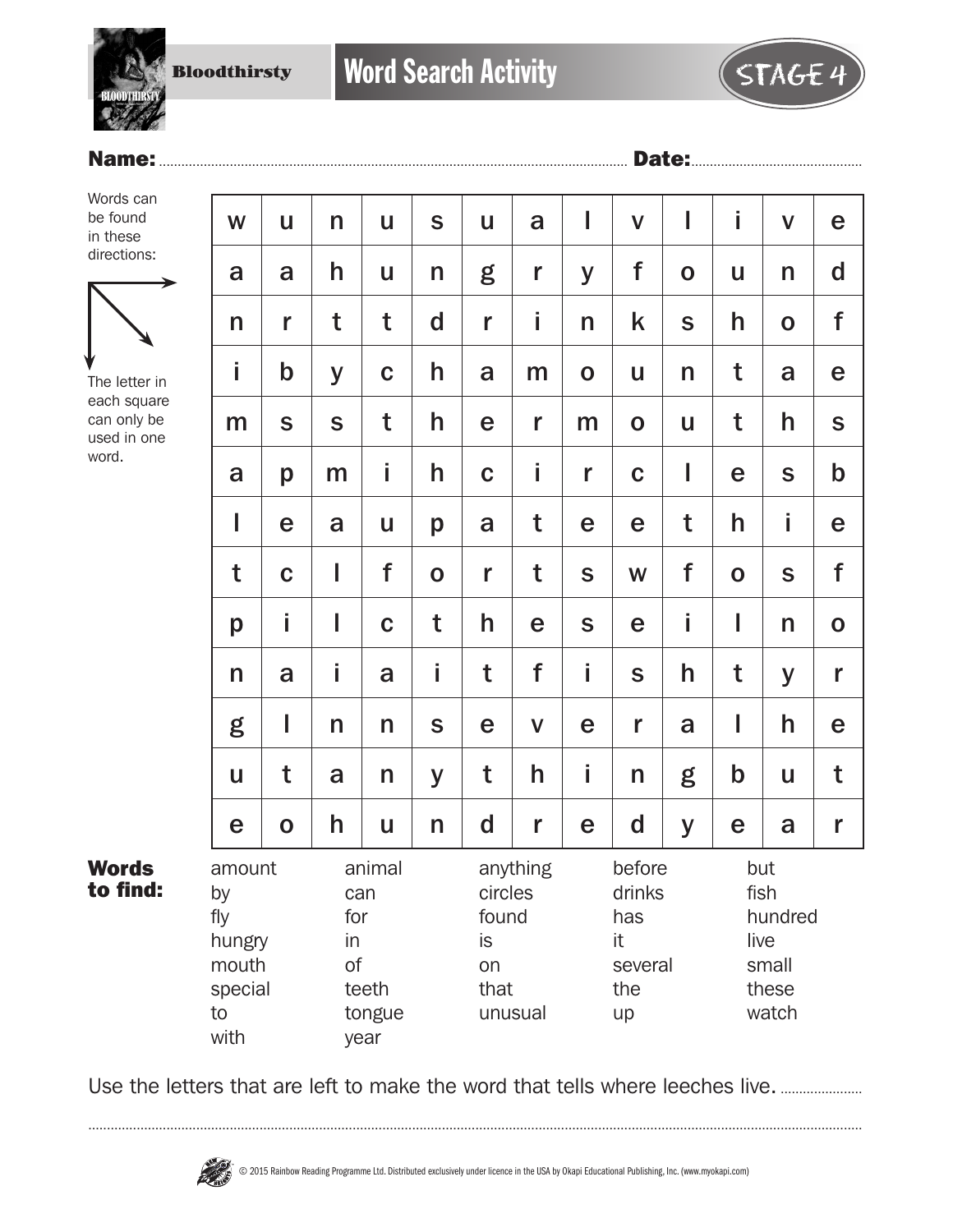**Bloodthirsty** 

Board Game Activity **STAGE 4** 



- $*$  Spin the numbered spinner.
- $*$  The highest number starts.
- $*$  You need to spin the exact number to move onto the END square.





© 2015 Rainbow Reading Programme Ltd. Distributed exclusively under licence in the USA by Okapi Educational Publishing, Inc. (www.myokapi.com)